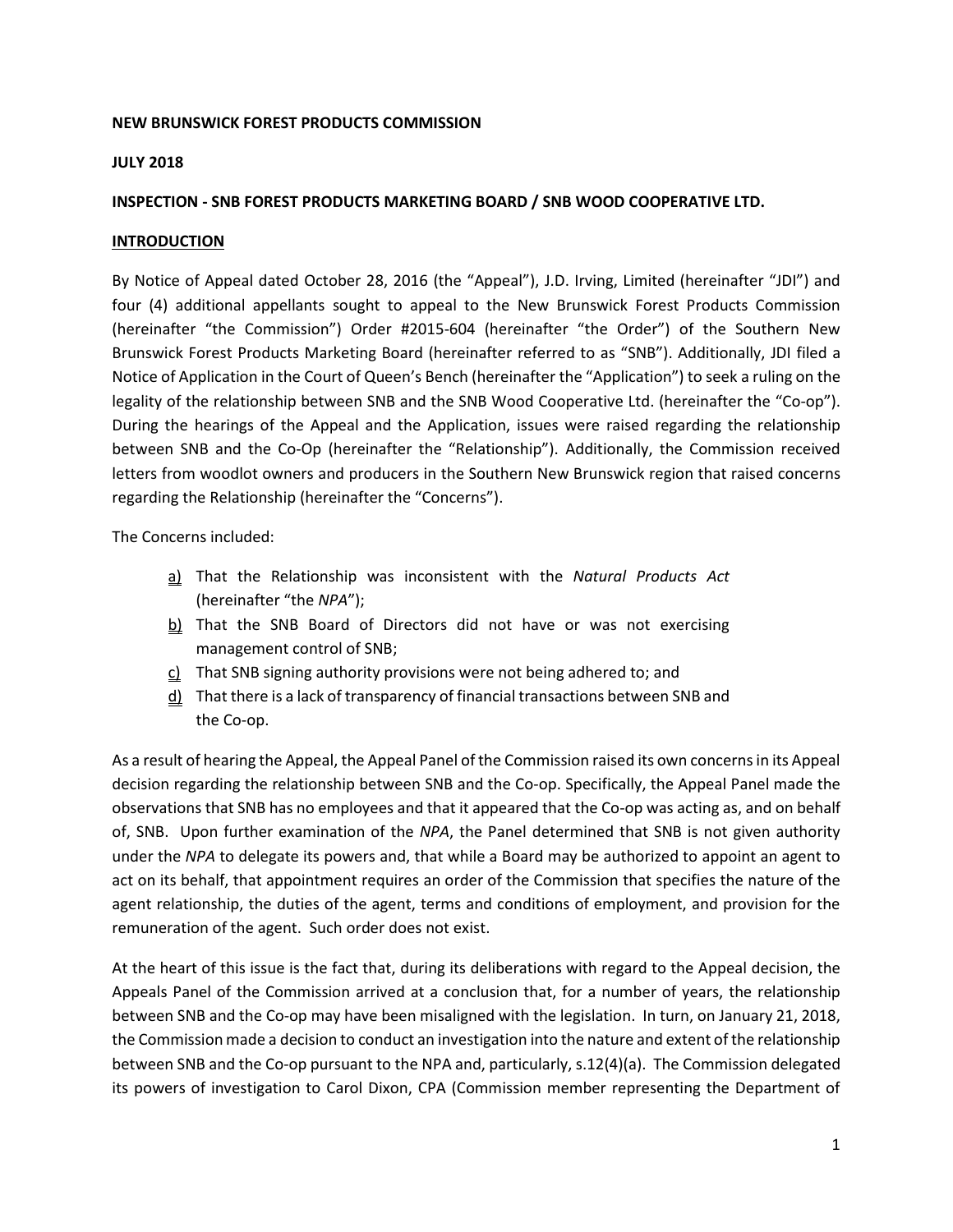Energy and Resource Development) and Tim Fox, Executive Director of the Commission. On January 22, 2018, letters were delivered to SNB and the Co-op notifying them of the Commission investigation and detailing information required by the Commission to conduct the investigation.

Following correspondence between SNB, the Co-op, and the Commission over the course of several weeks and noting resistance by the Co-op to release the required information, the Commission appointed Ms. Dixon and Mr. Fox as inspectors under section 58(1) of the *NPA*. Following those appointments, an inspection was conducted at the premises of the Co-op, where all of the required information was collected.

Based on the information collected and follow-up discussions, this report will detail the relevant legislative provisions of the NPA, analysis and results of the investigation, and recommended remedies for any issues that are determined to be inconsistent with the legislation and/or normal governance and business practices.

## **RELEVANT LEGISLATION**

*Natural Products Act, ch. N-1.2, 1999*

Section 12 of NPA:

**12(3)** The Commission may take any action referred to in subsection (4) if the Commission reasonably believes that an agency, board or person carrying out functions on behalf of an agency or board is committing an act or pursuing a course of conduct that may

(a) violate this Act or the regulations,

(b) constitute an unsound business practice,

(c) prejudice the interests of persons for whose benefit the agency or board has been established,

(d) constitute a failure by the agency or board or person to file a report or document required to be filed with the Commission or to provide information required to be provided to the Commission,

(e) lead to a defect, irregularity or inconsistency in the administration of a plan, or

(f) fall outside the scope, purposes or powers of the agency or board.

**12(4)** For the purposes of subsection (3), the Commission may do any one or more of the following:

(a) investigate the business and affairs of the agency or board, or the business and affairs of the person carrying out functions on behalf of the agency or board;

(b) prepare a report concerning the results of an investigation and, where the Commission considers it necessary, make the report public; and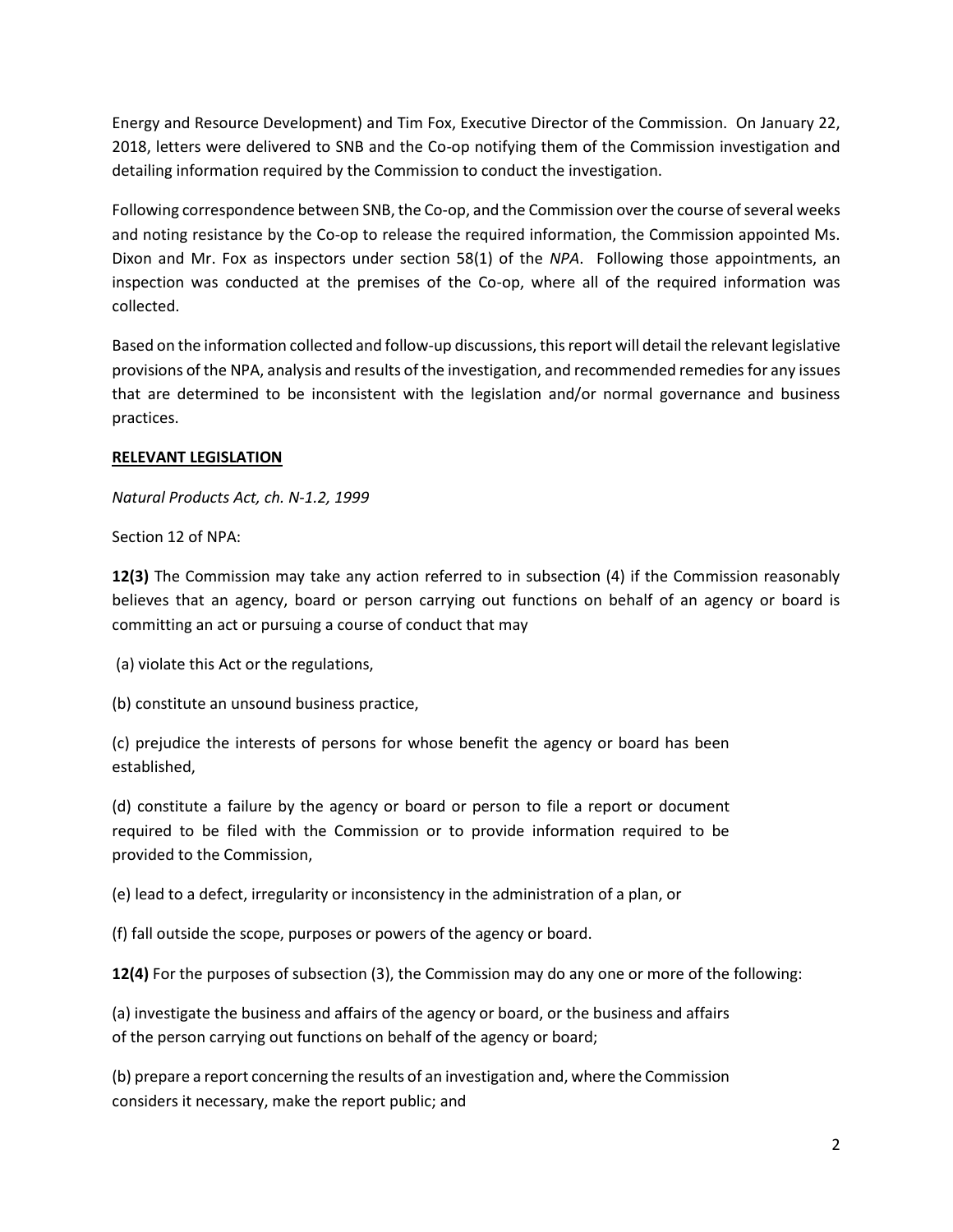(c) order the agency or board to take such remedial action as the Commission considers necessary.

#### *Commission orders respecting agencies and boards*

**13** The Commission may make orders

(a) providing that each agency or board file with the Commission, within the time prescribed by the Commission, true copies of

(i) minutes of all meetings of the agency or board,

- (ii) all by-laws of the agency or board,
- (iii) all orders, decisions or determinations of the agency or board,
- (iv) all annual reports of operations of the agency or board,
- (v) all audited financial statements of the agency or board,
- (vi) all bonds required to be provided under subsection 22(1) or 31(1), and

(vii) such further statements, reports and documents, regardless of form, that are in the possession of an agency or board as the Commission requires;

(a.1) respecting the system of bookkeeping and accounting to be adopted by an agency or board, and the form of and the manner in which all books of account, records, and other books and documents of an agency or board shall be kept;

(a.2) respecting the system of auditing of the accounts, records, and other books and documents of an agency or board, the qualifications of an auditor, the manner of performing an audit, the reports and information to be made and furnished by an auditor, and otherwise with respect to the performance of an auditor's duties;

(a.3) respecting information to be made and furnished by an agency or board to the Commission, and the time when and by whom the information shall be provided;

## (b) providing for

(i) the furnishing to persons engaged in the marketing or the production and marketing of a regulated product of copies of the annual report of operations and the financial statements of each agency or board, or

(ii) the publication of the annual report of operations and the financial statement of each agency or board;

(c) authorizing any agency or board to appoint agents, to prescribe their duties and terms and conditions of employment and to provide for their remuneration; and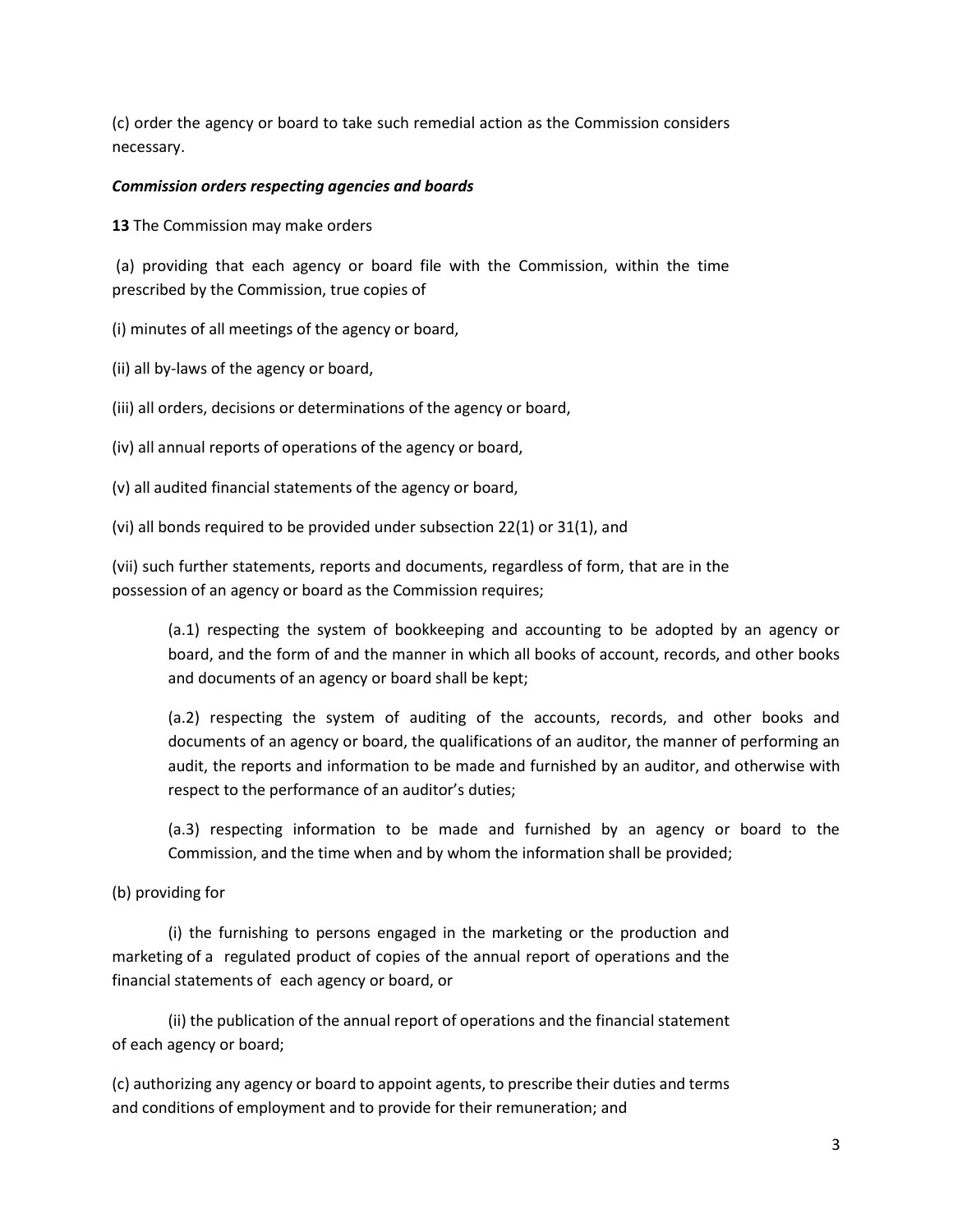(d) notwithstanding any other Act, respecting

(i) the carrying out by the Commission or a trustee of any or all of the powers of an agency or board,

(ii) the vesting in the Commission or a trustee of the assets of an agency or board and, where any order made under this subparagraph is in conflict with any by-law of the agency or board, the order prevails, and

(iii) the dissolving of an agency or board and the distribution of its assets.

**15** The Commission has general supervision over all agencies and boards constituted under this Act and shall perform such other duties and functions and exercise such authority prescribed by regulation in order to carry out the purpose and intent of this Act.

19 Where there is a plan established by regulation under subsection 18(5), the Commission may, by regulation,

(a) prescribe the number of members of an agency or board and the method by which the members are to be chosen, whether by appointment or election, or partly one way and partly the other;

(b) prescribe by-laws for the conduct of the government of an agency or board, including one for the appointment of an executive committee of an agency or board to exercise such powers as may be conferred upon it by the agency or board, and provide that any power so exercised by the executive committee shall be deemed to have been exercised by the agency or board;

(c) provide for the establishment of advisory committees to advise and make recommendations to the agency or board in respect of any matter respecting which the agency or board is empowered to make orders under this Act, the regulations or the plan;

(d) determine the constitution of advisory committees and prescribe the practice and procedure to be followed by such committees;

(e) empower an agency or board to make by-laws not inconsistent with this Act, the regulations or the plan.

**28(1)** The Commission may make regulations vesting in a board the following powers:

(a) to regulate the quantity and quality, grade or class of a regulated product that may be marketed at any time and to prohibit, in whole or in part, the marketing of any grade, quality or class of a regulated product except through the board;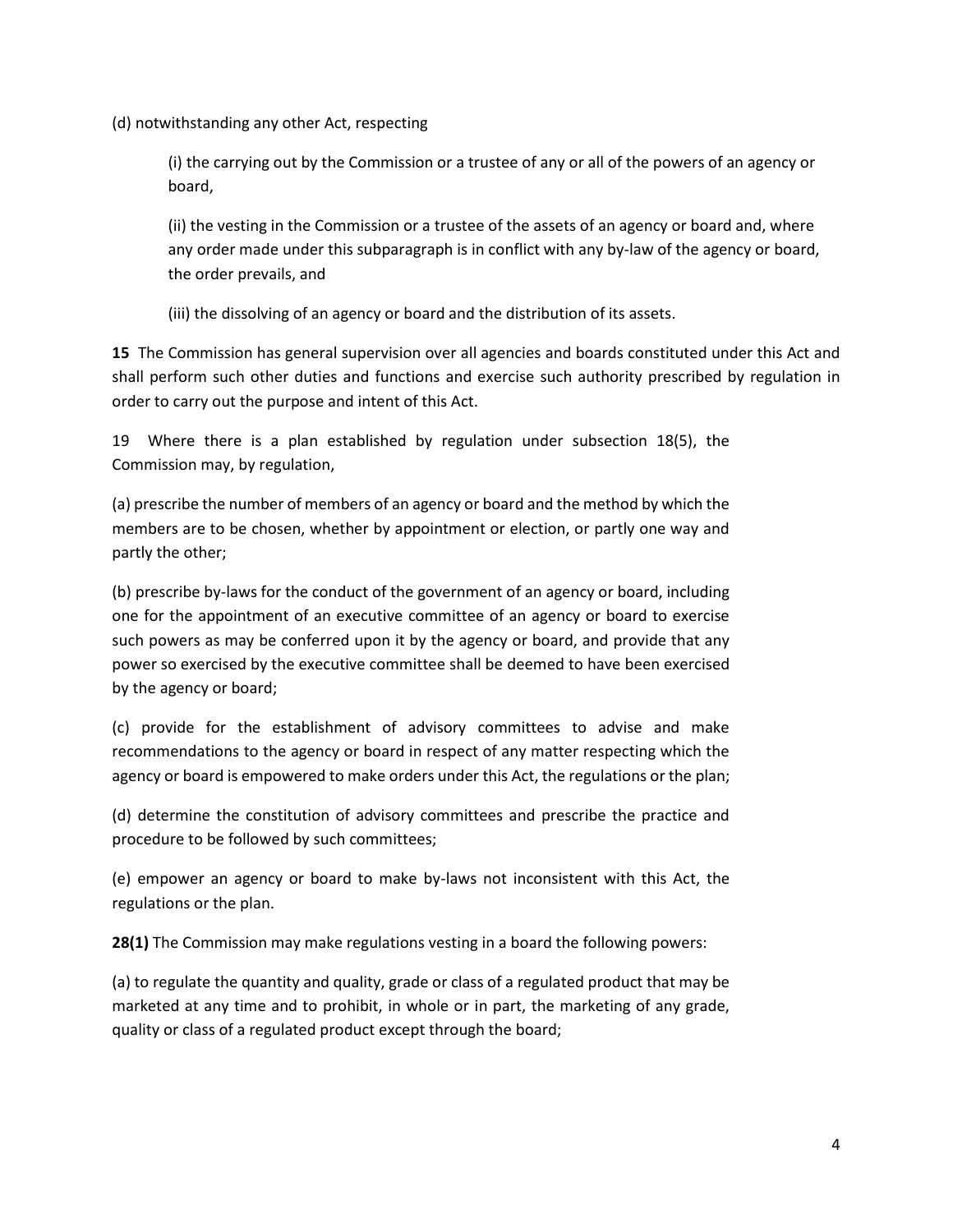(b) to exempt from any order of the board any person or class of persons engaged in the marketing or the production and marketing of a regulated product or any class, variety or grade of a regulated product;

(c) to conduct a pool or pools for the distribution of money received from the sale of the regulated product, and, after deducting all expenses, to distribute the remainder of the money so that the payment to each person entitled to share is based on the amount, class, variety and grade of the regulated product delivered by him or her, and to make an initial payment on delivery of the regulated product and subsequent payments until the remainder of the money received from the sale is distributed;

(d) to appoint officers and employees, assign their duties and fix their remuneration.

**58(1)** The Commission may appoint any person as an inspector for the purposes of this Act and the regulations, orders and plans.

**99(2)** The Lieutenant-Governor in Council may authorize a Canadian Board or a Provincial Board to perform any function or duty or exercise any power relating to the production or marketing or both of a regulated product that a board may be authorized to perform or exercise under this Act, and in respect of which the Canadian Board or Provincial Board may exercise its powers under a Canadian Act or Provincial Act, and may authorize or direct a board to delegate that function, duty or power to the Canadian Board or Provincial Board.

# *Regulation 2014-1 New Brunswick Forest Products Marketing Board Plan Regulation - Natural Products Act, (O.C. 2014-1)*

**3(1)** The purpose of this Regulation is to establish a separate plan for each of the following forest products marketing boards:

- (a) the Carleton-Victoria Forest Products Marketing Board;
- (b) the Madawaska Forest Products Marketing Board;
- (c) the North Shore Forest Products Marketing Board;
- (d) the Northumberland County Forest Products Marketing Board;
- (e) the South East New Brunswick Forest Products Marketing Board;
- (f) the Southern New Brunswick Forest Products Marketing Board; and
- (g) the York-Sunbury-Charlotte Forest Products Marketing Board.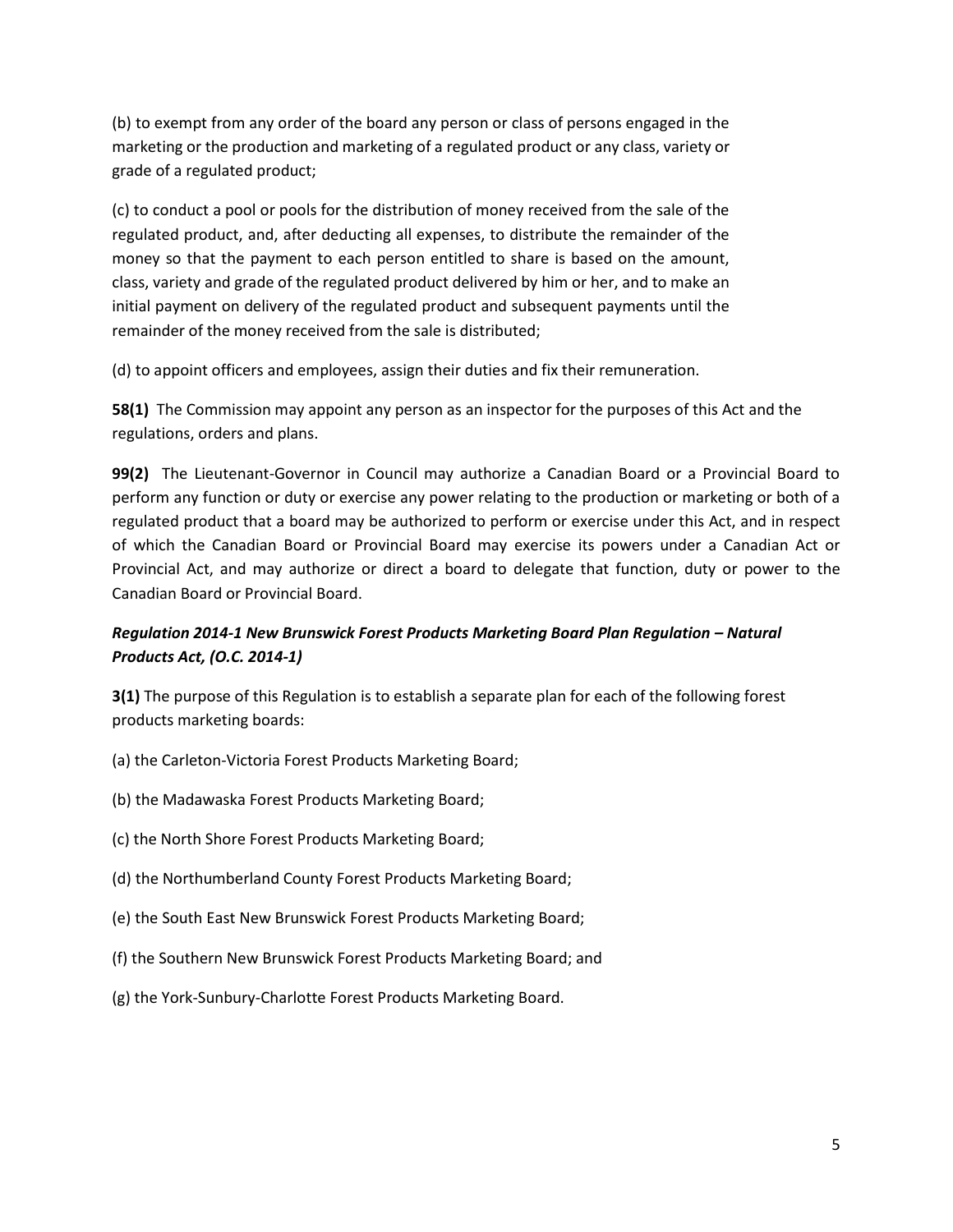6(6)The regulated area for the Southern New Brunswick Forest Products Marketing Board is Albert County, Kings County, Queens County, Saint John County and the parish of Salisbury in Westmorland County.

### *Purposes for the establishment of a Board*

**7** The purposes for which a Board is established are:

(a) the promotion, control and regulation within its regulated area of the marketing of the regulated product;

(b) the promotion within its regulated area of the production of the regulated product;

(c) the development, conservation and management of forestry resources on private woodlots in its regulated area; and

(d) the promotion of the consumption and use of the regulated product.

### *Mission statement and strategic objectives of a Board*

**8** The mission statement and strategic objectives of a Board are:

(a) through communications, liaison, research and education, to represent people within its regulated area who market or produce and market the regulated product to other sectors of the forest industry, consumers and the public, with respect to all matters concerning the marketing or the production and marketing of the regulated product; and

(b) to promote the development and use of private woodlots within its regulated area as a dependable source of supply of high quality primary forest products for wood-using industries.

## *Powers of a Board*

**9** The following powers are vested in a Board:

(a) to market the regulated product;

(b) to prohibit the marketing or the production and marketing, in whole or in part, of the regulated product;

(c) to regulate the time and place at which, and to designate the body by or through which, the regulated product shall be marketed or produced and marketed;

(d) to require any and all persons before commencing or continuing in the marketing or the production and marketing of the regulated product to register with and obtain licences from the Board;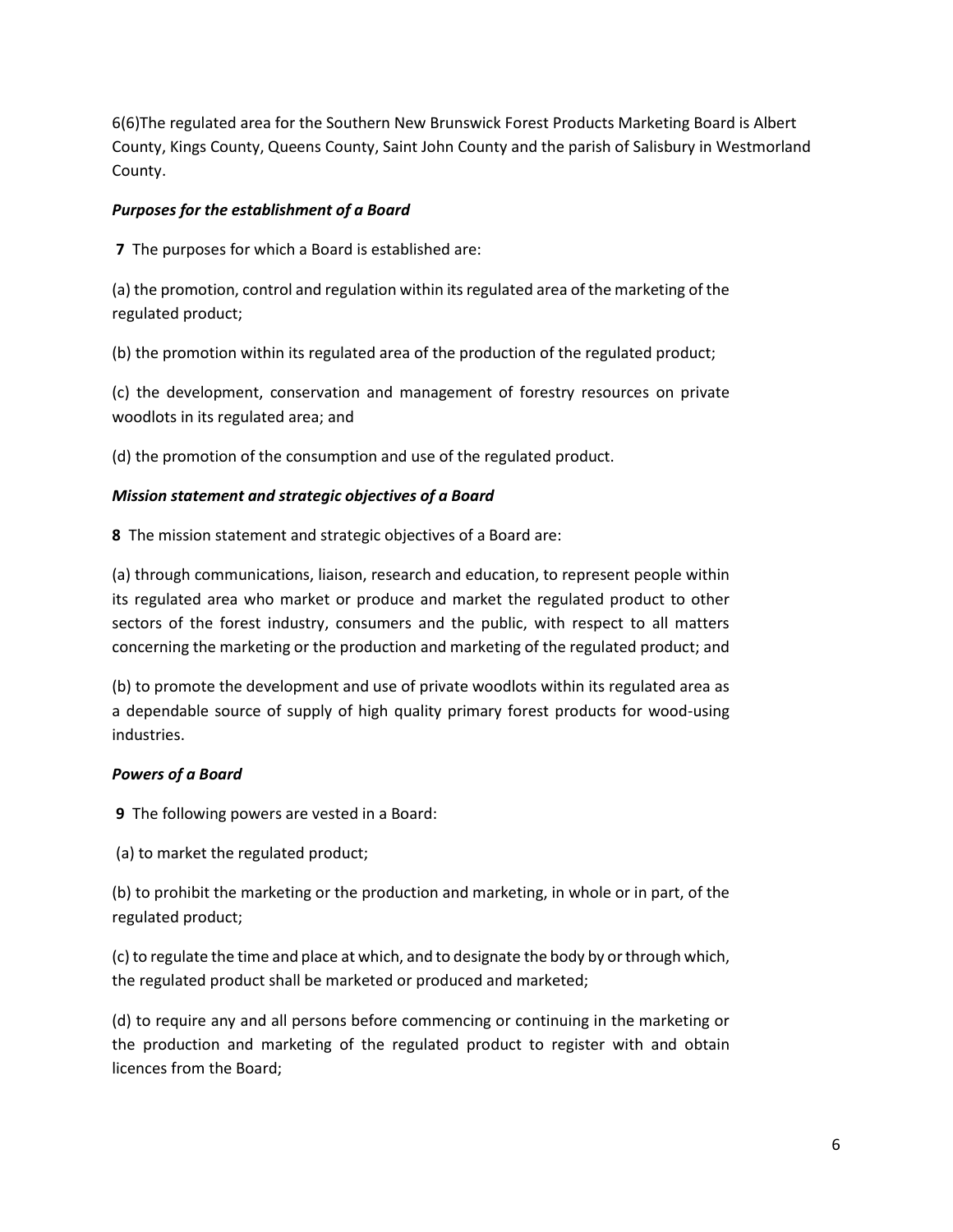(e) to fix and collect periodic licence fees or charges for services rendered by the Board from any and all persons marketing or producing and marketing the regulated product, and for this purpose to classify those persons into groups, and fix the licence fees and charges or either of them payable by the members of the different groups in different amounts, and to recover any licence fees and charges or either of them in any court of competent jurisdiction;

(f) to suspend or cancel a licence for violation of any provision of the Act, the Plan, the regulation or any order of the Board and to reinstate a licence that has been suspended or cancelled;

(g) to require any person who produces the regulated product to offer to sell and to sell the regulated product to or through the Board;

(h) to prohibit any person from processing, packing or packaging any of the regulated product that has not been sold to, by or through the Board;

(i) to use, in carrying out the purposes of the Plan and paying the expenses of the Board, any money received by the Board;

(j) to require any person who receives the regulated product to deduct from the money payable for the regulated product any licence fee or charge referred to in paragraph (e) that is payable to the Board by the person marketing or producing and marketing the regulated product received and to forward that licence fee or charge to the Board or its agent designated for that purpose;

(k) to implement and administer forest management programs on private woodlots;

(l) to undertake and assist in the promotion of the consumption and use of the regulated product, the improvement of the quality and variety of the regulated product and the publication of information in relation to the regulated product;

(m) to undertake or engage other persons to advertise and promote the regulated product;

(n) to cooperate with any Canadian Board or Provincial Board to regulate the marketing of the regulated product and to act conjointly with the Canadian Board or Provincial Board for those purposes;

(o) to make the orders that are considered by the Board necessary or advisable to regulate effectively the marketing or the production and marketing of the regulated product or to exercise any power vested in the Board; and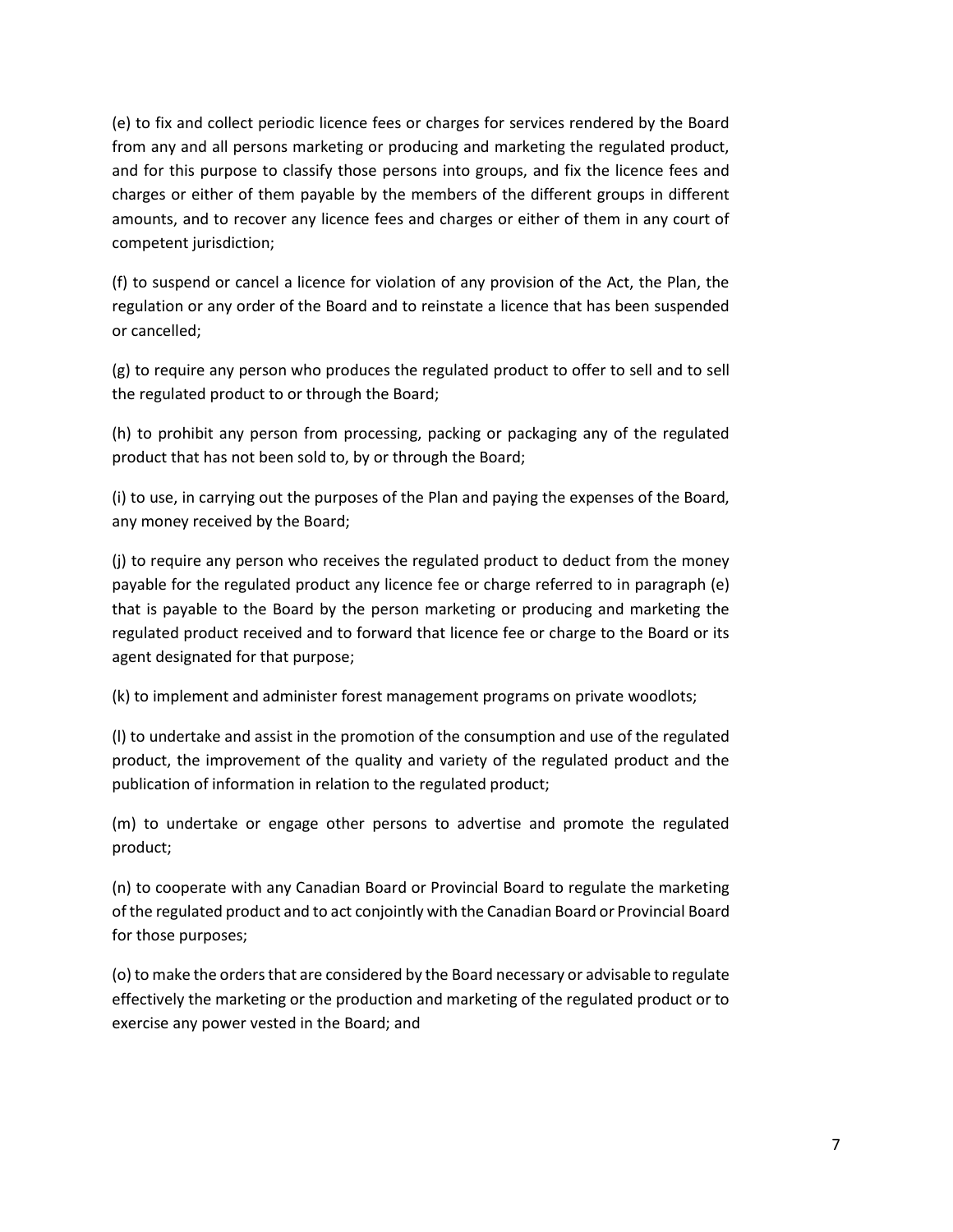(p) the powers of a corporation under the Business Corporations Act and, subject to the Act, in the exercise of those powers the members of the Board shall be deemed to be its shareholders and directors.

# *Regulation 2005-146 Southern New Brunswick Forest Products Marketing Board Regulation – Natural Products Act*

**9** The following powers are vested in the Board:

(a) to exempt from any order of the Board any person or class of persons engaged in the marketing or the production and marketing of the regulated product or any class, variety or grade of the regulated product;

(b) to conduct a pool or pools for the distribution of money received from the sale of the regulated product, and, after deducting all expenses, to distribute the remainder of the money so that the payment to each person entitled to share is based on the amount, class, variety and grade of the regulated product delivered by him or her, and to make an initial payment on delivery of the regulated product and subsequent payments until the remainder of the money received from the sale is distributed; and

(c) to appoint officers and employees, assign their duties and fix their remuneration.

**18(1)** All cheques, drafts, orders for the payment of money and promissory notes, acceptances and bills of exchange shall be signed by 2 employees designated by the Board or by 2 people from among an employee designated by the Board and the chair, vice-chair and treasurer of the Board.

**18(2)** Contracts, documents or written instruments, with the exception of commercial documents prepared in the normal course of business, that require the signature of the Board shall be signed by 2 members from among the chair, vice-chair and treasurer of the Board.

## **INSPECTION ANALYSIS AND RESULTS**

The Commission requested the following list of records from SNB and the Co-op:

- 1. Current names and addresses of directors of the SNB Forest Products Marketing Board (hereinafter the "SNB Board") by District and position held.
- 2. Current names and addresses of directors of the SNB Co-operative Ltd. (hereinafter the "Co-Op") and position held.
- 3. Current list of members of the Co-op.
- 4. Current by-laws of the Co-op.
- 5. Minutes of all meetings of the Co-op from April 1, 2007 to present.
- 6. Minutes of all meetings of the SNB Board from April 1, 2010 to present (Minutes filed with the Commission appear to be incomplete).
- 7. Detailed General Ledger listing for both the SNB Board and the Co-Op (hereinafter, together, the "Companies") for the period between April 1, 2016 and March 31, 2017.
- 8. Detailed General Ledger listing for the Companies for the period between April 1, 2017 and December 31, 2017.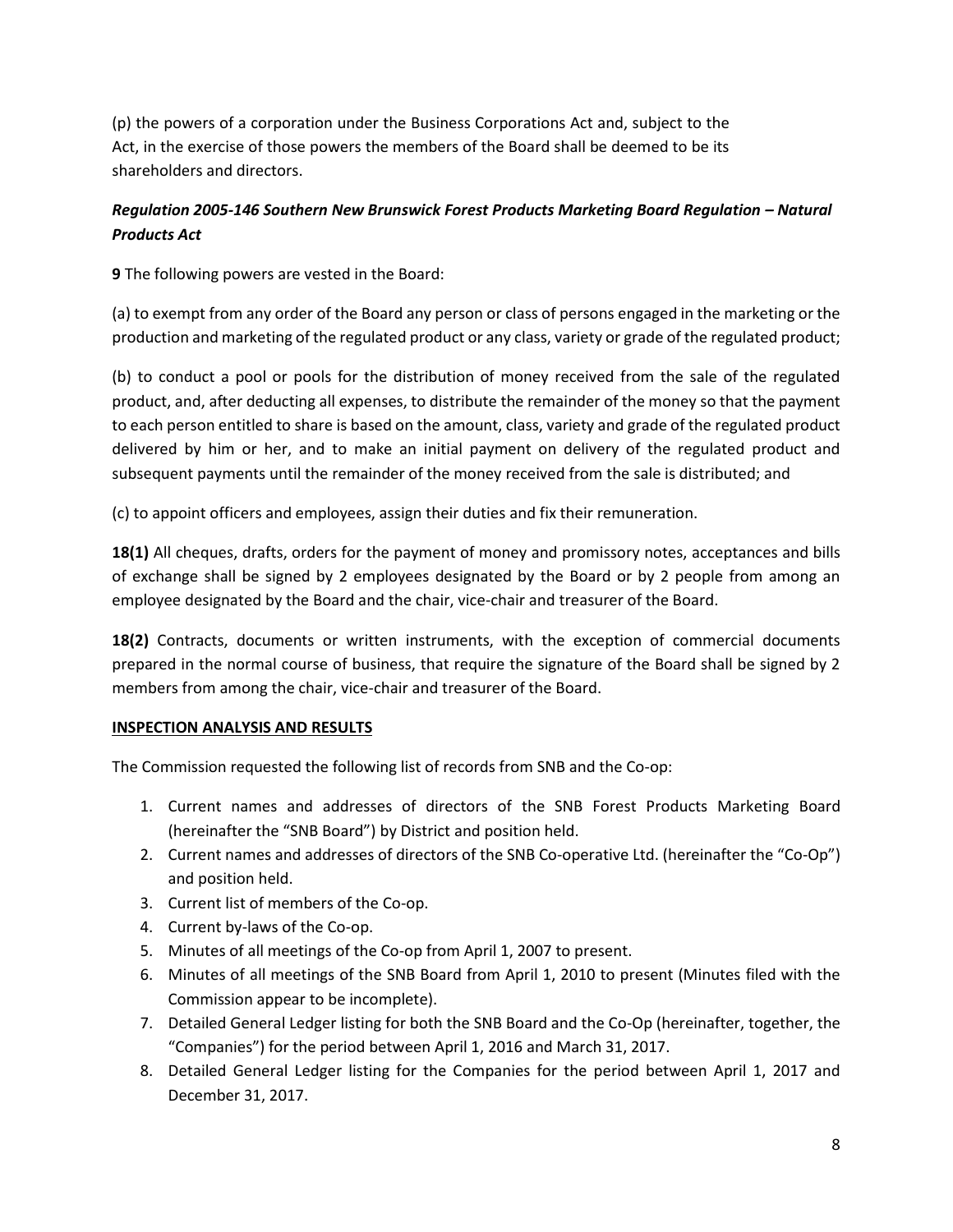- 9. Payroll records for the SNB Board for the period between April 1, 2016 and December 31, 2017.
- 10. Copies of all monthly bank statements / term deposit statements and copies of all cancelled cheques for the Companies for the period between April 1, 2016 and December 31, 2017.
- 11. Copies of any invoices and/or journal entries between the Companies for the period between April 1, 2016 and December 31, 2017.
- 12. A list of individuals with signing authority for each of the Companies.

#### **ORGANIZATIONAL CONTROL**

From the information collected, the Commission found the following:

- 1. The SNB Board has no paid employees. The Manager of the Co-op is referred to as having an appointment by the SNB Board to act as the manager of the SNB Board.
- 2. The signing authority for the SNB Board includes the Chairman and Vice-Chairman of the SNB Board. In addition to those two, signing authority is given to Pamela Folkins, Chris Spencer, and Christine Keating, who are all Co-op employees. Very few, if any, SNB Board cheques are signed by the Chairman or Vice-chairman.
- 3. On average, approximately 30 cheques per month are written from the SNB Board account. They consist mostly of payments for silviculture work funded by the Forest Management Fund, travel and per diem expenses of SNB Board Directors, invoices from the Co-op, and other expenses attributable to SNB Board (legal, accounting, Federation of Woodlot Owner dues, and Zone meeting expenses, etc.).
- 4. Conversely, the number of cheques that are written from the Co-op accounts totals from several hundred to over a thousand per month. They include all payments for wood deliveries, silviculture payments and expenses of the Co-op.
- 5. The same employees of the Co-op who have been granted signing authority for the SNB Board also have signing authority for the Co-op.
- 6. The Co-op makes and receives all disbursements with respect to private woodlot wood deliveries between the producers and mills. It handles all Marketing Board levies.
- 7. The minutes of SNB Board and/or executive committee meetings lack the detail required to reflect a proper review of invoicing from the Co-op to the SNB Board. Invoicing is done by Co-op employees and then payments are also made by Co-op employees.
- 8. The service agreement between the SNB Board and the Co-op stipulates that administrative services are to be at cost plus 15%. The invoicing for administrative services is exactly the same amount each month.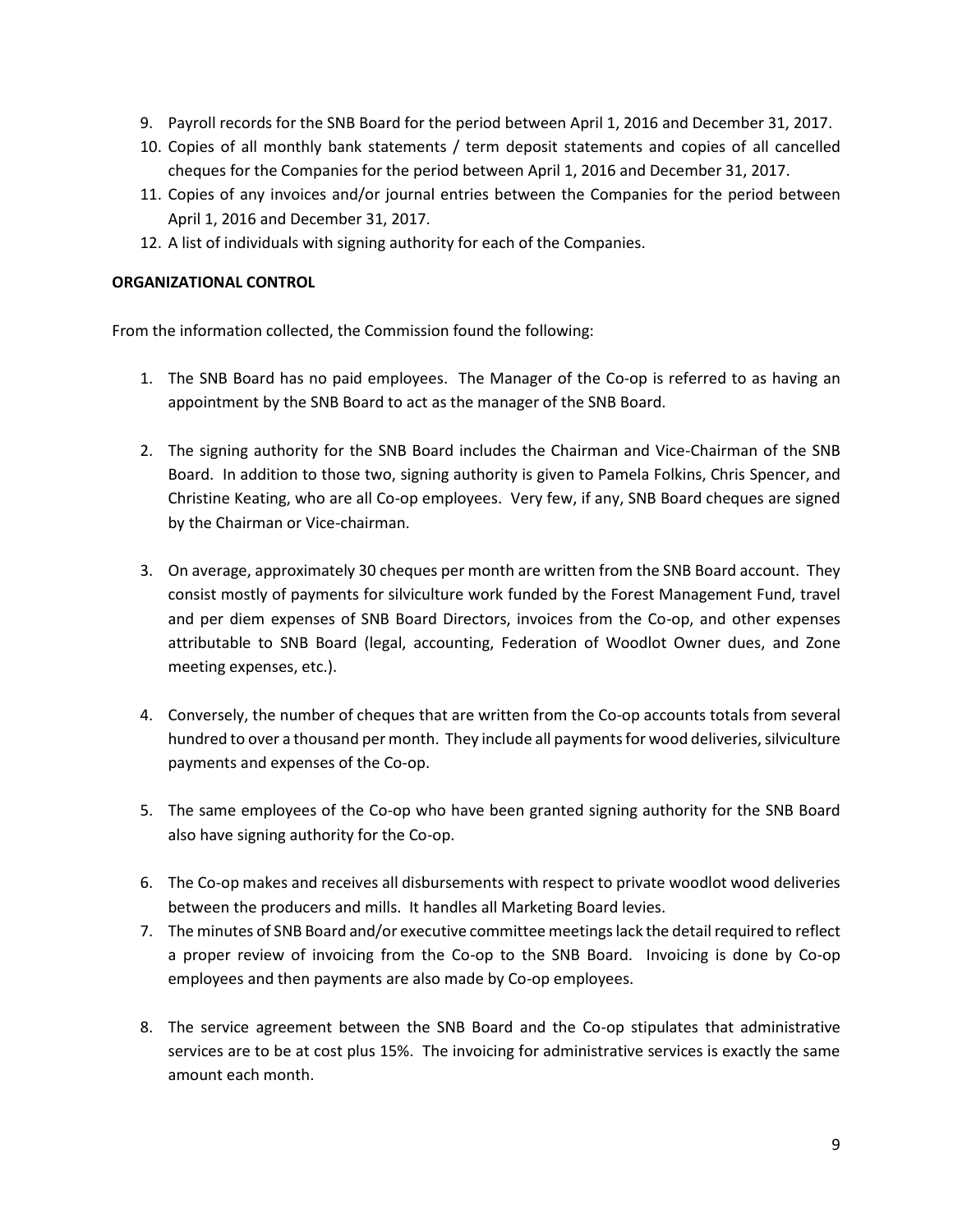- 9. The service agreement between the SNB Board and the Co-op stipulates forest management services to be paid at a rate of \$49.50 per hour. This is substantially higher than the Co-op's cost of conducting the services. However, the Co-op does not charge rental fees to the SNB Board for space or equipment or any other occupancy fees. Although not transparent, the Commission believes that the Co-op must be accounting for some of this through the fee for service charges.
- 10. There appears to be a conscious effort to ensure that the Co-op profits from its relationship with the SNB Board. This is evidenced by the fees for services pursuant to the Co-op and SNB Board service agreement and also by other fees that appear to be more heavily charged to the SNB Board. For example, costs for spring Zone meetings and the Annual meetings of the SNB Board and the Co-op appear to be borne by the SNB Board as opposed to cost sharing with the Co-op.

### **GOVERNANCE & CONFLICTS OF INTEREST**

The SNB Board has a board of directors comprised of 36 members representing its parishes. In recent years, there have been vacancies in some parishes which have resulted in 2 to 4 vacancies in any given year. One of the items that the Commission looked at was the decision-making process at the SNB Board of Director level. Although the SNB Board or its executive committee meeting minutes do not reflect substantial financial oversight, the Commission looked for evidence of decision making in regard to the service agreement between the Co-op and the SNB Board.

Due to the nature of the business of the Co-op, members of the Co-op have share capital in the Co-op and loan capital in the Co-op. The Co-op pays interest to the members on the value of the share capital and loan capital. Members may also receive an "allocation of profits" or increase in their loan capital when the Co-op is profitable. The Co-op has 2,065 members (according to its member register) out of the 8,547 woodlot owners in the SNB Board regulated area (Floyd Task Force Report – 2012).

In the most recent two years, between 72 and 76 percent of the Parish Directors for the SNB Board are also members of the Co-op. The Commission determined that while only a small number of the Parish Directors of the SNB Board who were also members of the Co-op had received "allocation of profits" payments, any of those Co-op members who were tasked as Parish Directors for the SNB Board would be in a potential conflict of interest when making decisions with respect to the service agreement between the SNB Board and the Co-op.

The Commission also noted that a substantial number of the employees of the Co-op are also listed as Coop members. While there may not be any issue with this in terms of the Co-op bylaws and operation, there is a real cause for concern with respect to (at the very least) perceived conflict of interest for these employees to be tasked with the services being conducted for and on behalf of the SNB Board.

#### **PRINCIPAL/AGENT RELATIONSHIP**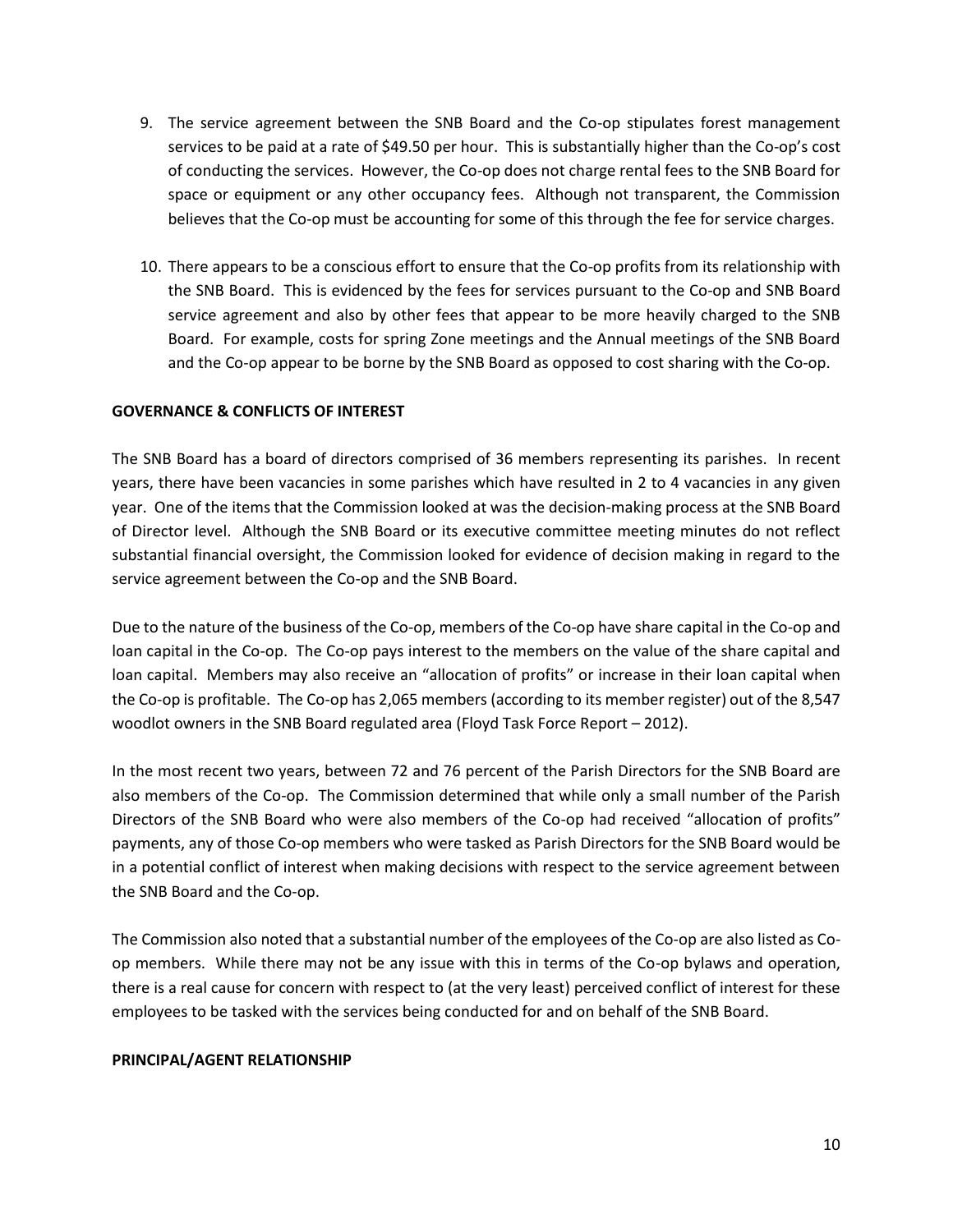The relationship between the SNB Board and the Co-op has been categorized by some during the Appeal hearing as simply a contractual fee for service agreement between two companies. The auditor for both organizations notes in the audited financial statement that *"Because of the nature of this contractual relationship and because key management personnel are shared by the Board and the Co-operative, these parties are considered to be related."* The Commission is of the opinion that there is a principal/agent relationship between the SNB Board and the Co-op that has not been authorized by or through an order of the Commission pursuant to section 13(c) of the *NPA*. Such an order, if it existed, would authorize the appointment of the Co-op as the agent of the Board, prescribe the duties and terms and conditions of employment and to provide for remuneration.

While the Commission cannot purport to understand exactly what the Legislature of New Brunswick intended by section 13(c) of the *NPA*, the provision does mitigate the risk of inadequate oversight by the principal. When the priorities and directions of the SNB Board and Co-op are in alignment, problems with the nature of this relationship may not have been obvious. Despite this fact that it may not have been obvious, the Commission is of the opinion that substantial risk has existed as a result of this relationship. Due to the nature of this relationship, the SNB Board is not in a position to directly observe the agent's (Co-op's) activities. This case is further complicated by the fact that the Co-op manager, who also purportedly serves the SNB Board as the "appointed manager", is in the almost impossible situation of serving both organizations concurrently.

Further, the *NPA* does not contemplate giving the authority to a Marketing Board to delegate their powers to another person. This is also evident in section 13(c) where the terms "prescribing their duties" are used. In the Commission's opinion, the Legislature's use of these words indicate that the Act intends to allow for an agent to conduct duties on behalf of a Marketing Board, but not powers. In this case, the Coop is virtually conducting all of the business of the SNB Board with the exception of holding SNB Board meetings. As stated above, the Commission does not question whether or not there is a principal/agent relationship. However, the fact that the Co-op is virtually the hands and feet of the SNB Board, this leads the Commission to question whether the extent of the relationship between the Co-op and SNB Board is only the exercise of *duties* or actually the exercise of *powers*.

#### **REMEDIAL ACTIONS**

Based on the above, the Commission finds that the SNB Board is not compliant with provisions of the *NPA*. In order to return the SNB Board to compliance, the Commission orders the following:

1. Within 30 days of receipt of this report, the SNB Board must notify the Co-op that the Services Agreement dated February 20, 2017 has not been authorized by or through an order of the New Brunswick Forest Products Commission and is not